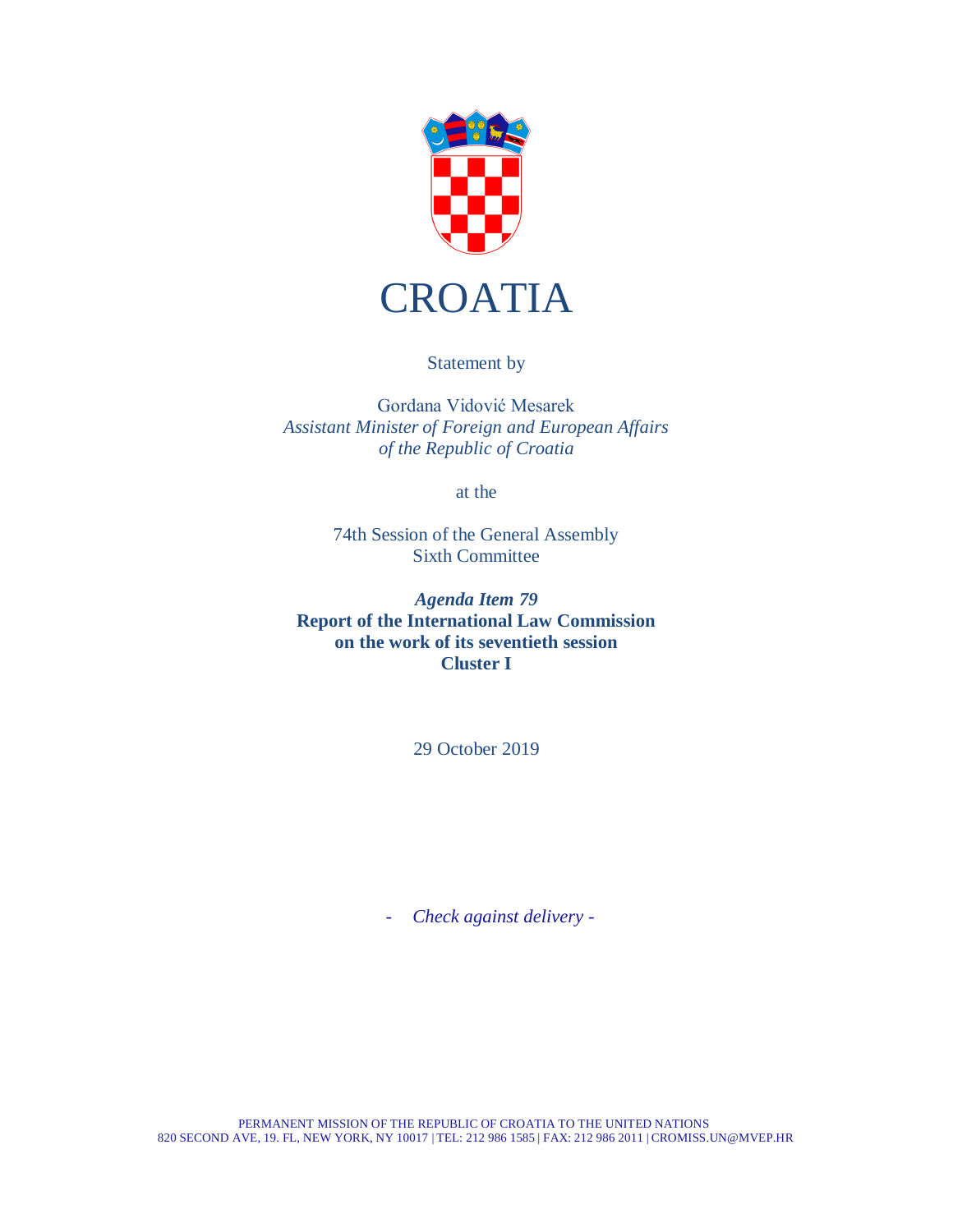Mr. Chairman, distinguished colleagues,

*First of all, allow me once again to congratulate H. E. Ambassador Michal Mlynár on the election as the Chair of the 6th Committee.* 

*I would also like to take this opportunity to welcome other members of the Bureau and the Chair and Members of the International Law Commission and to thank them for their presence today as well as for the presentation of the Commission´s report.*

It is my great pleasure to appear before you and to share with you Croatia's views on the work of *the International Law Commission.*

The main focus of our intervention this year is on the following topics of the ILC Report – "Crimes against humanity", "Succession of States in respect of State responsibility", "Peremptory norms of general international law (jus cogens)" and "General principles of law".

# **[Crimes against humanity]**

Mr. Chairman,

Croatia would like to take this opportunity to congratulate ILC on the adoption on second reading 15 draft articles on prevention and punishment of crimes against humanity. In this regard we would also like to commend ILC and Special Rapporteur Mr. Sean D. Murphy for their work and efforts invested in the preparation of these articles. In that context, Croatia supports the recommendation made by the ILC with regard the draft articles.

Furthermore, Croatia aligns itself with the statement delivered by the European Union on "Crimes against humanity".

# **[Succession of States in respect of State responsibility]**

Mr. Chairman,

As a victim of the worst crimes committed in Europe after the WWII, during and after the process of dissolution of the predecessor State, consequences of which crimes are still present today, the Republic of Croatia paves a great importance to the topic "Succession of States in respect of State responsibility". We highly appreciate the significance that the ILC has given to this issue so far and we would like to commend the Special Rapporteur, Mr. Pavel Šturma, for his efforts invested in this important topic. As well as the previous two, we find his third report and the draft articles contained therein to be a valuable contribution to this complex and important topic.

In that context, Croatia supports the approach that would endorse the general rule of "nonsuccession" with some exceptions, which should be well defined. We also agree with the Special Rapporteur that it is important to maintain consistency, both in terminology as well as in substance, with the previous work of the Commission, including in relation to the articles on responsibility of States for internationally wrongful acts.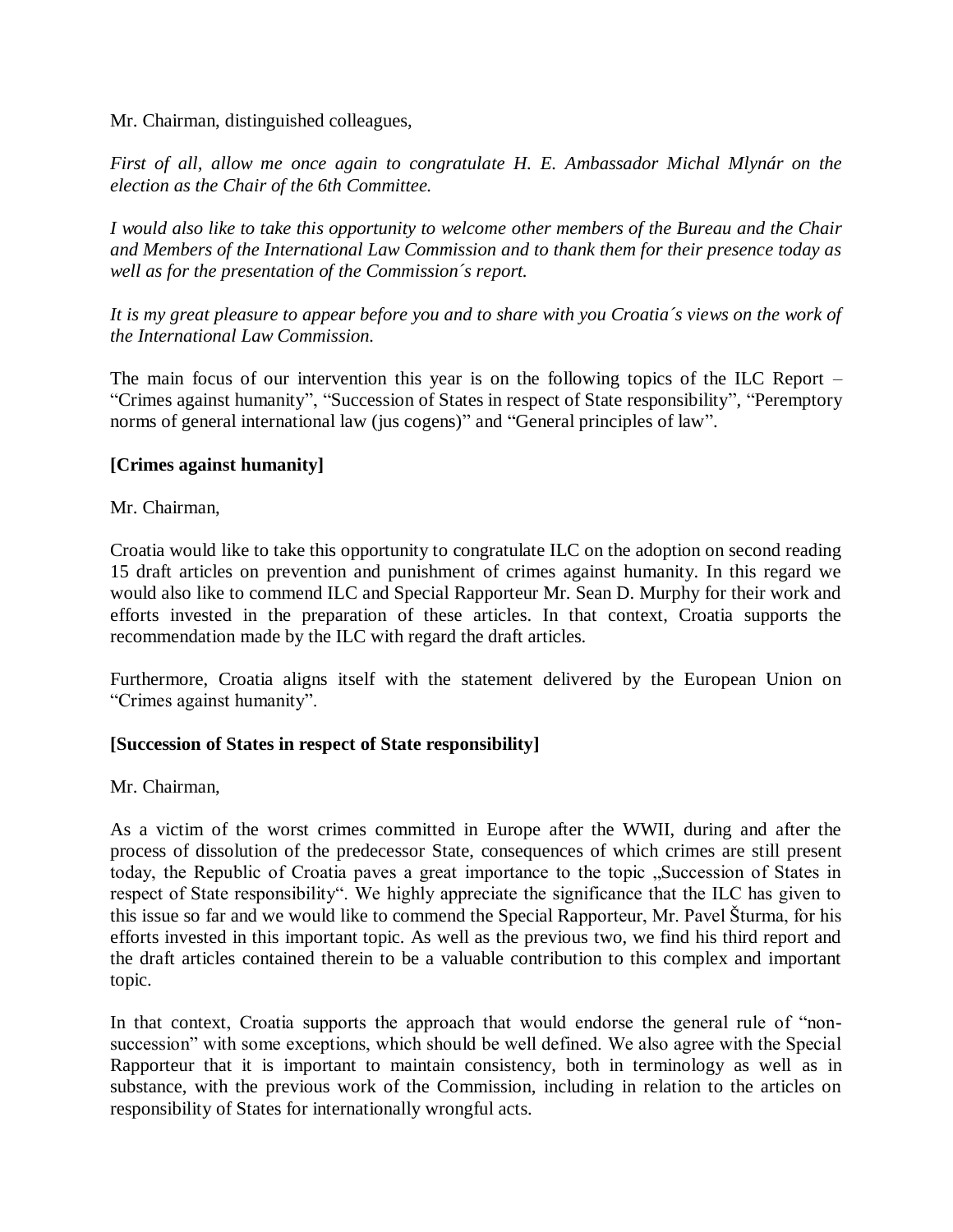With regard to the draft articles presented in the third report, we would particularly point out draft article 14 "Dissolution of States", which entitles a successor State to claim reparation from the responsible State, taking into consideration "*a nexus between the consequences of the internationally wrongful act and the territory or nationals of the successor State, an equitable portion and other relevant factors*". We find this provision as a good starting point which needs to be further considered and elaborated, especially by defining and specifying the term "*other relevant factors*".

Furthermore, as we stated last year, having in mind different forms of succession of State responsibility, we reiterate that in future work on this topic it should take into account situations in which part or parts of the predecessor State that become successor States, could bear responsibility for international wrongful acts not only towards third States, but also towards other successor States of the once common state.

### **[Peremptory norms of general international law (jus cogens)]**

Mr. Chairman,

The next topic of our interest is "Peremptory norms of general international law (*jus cogens*)". I would like to welcome the fourth report of the Special Rapporteur, Mr. Dire Tladi, which on our opinion represents an accurate and correct overview of the current state of the codification of international law, as well as the 23 draft conclusions adopted by the ILC on first reading.

In that context, we would like to point out the draft conclusion 14.3. (*"The persistent objector rule does not apply to peremptory norms of general international law (jus cogens).*"), which seems to be contrary to point 11 of the Commentary (on page 185) and therefore we suggest to reformulate the Conclusion according to the Commentary.

For the same reason of clarification, we would like to propose some additions in the draft conclusion 5.2, to read as follows: "*Treaty provisions and general principles of law may also reflect and serve as a bases for development of peremptory norms of general international law (jus cogens)*".

As was mentioned in our interventions previous years, we generally support the proposal to include the illustrative list of jus cogens norms. In this respect, we are of the opinion that the nonexhaustive list of norms contained in the annex to the draft conclusion 23 should be further considered. In that context, it seems to us that the formulation of point a) is determined too narrow, so we would propose to align this point with the formulation of Article 2 of the UN Charter ("*The prohibition of the threat or use of force against the territorial integrity or political independence of any state*"). Also in our view points e), f) and g) should be merged into one point that could read as follows: "*The fundamental human rights, including prohibition of slavery, torture and racial discrimination*". Furthermore, we suggest to exclude point h) from the list, since the content of the term "right to self-determination" and those entitled to that right are not clearly determined within the existing general international law and practice. On the other hand, given that it represents a growing global risk and threat, we believe that it should be considered how to properly reflect and include "prohibition of terrorism" on that list as well.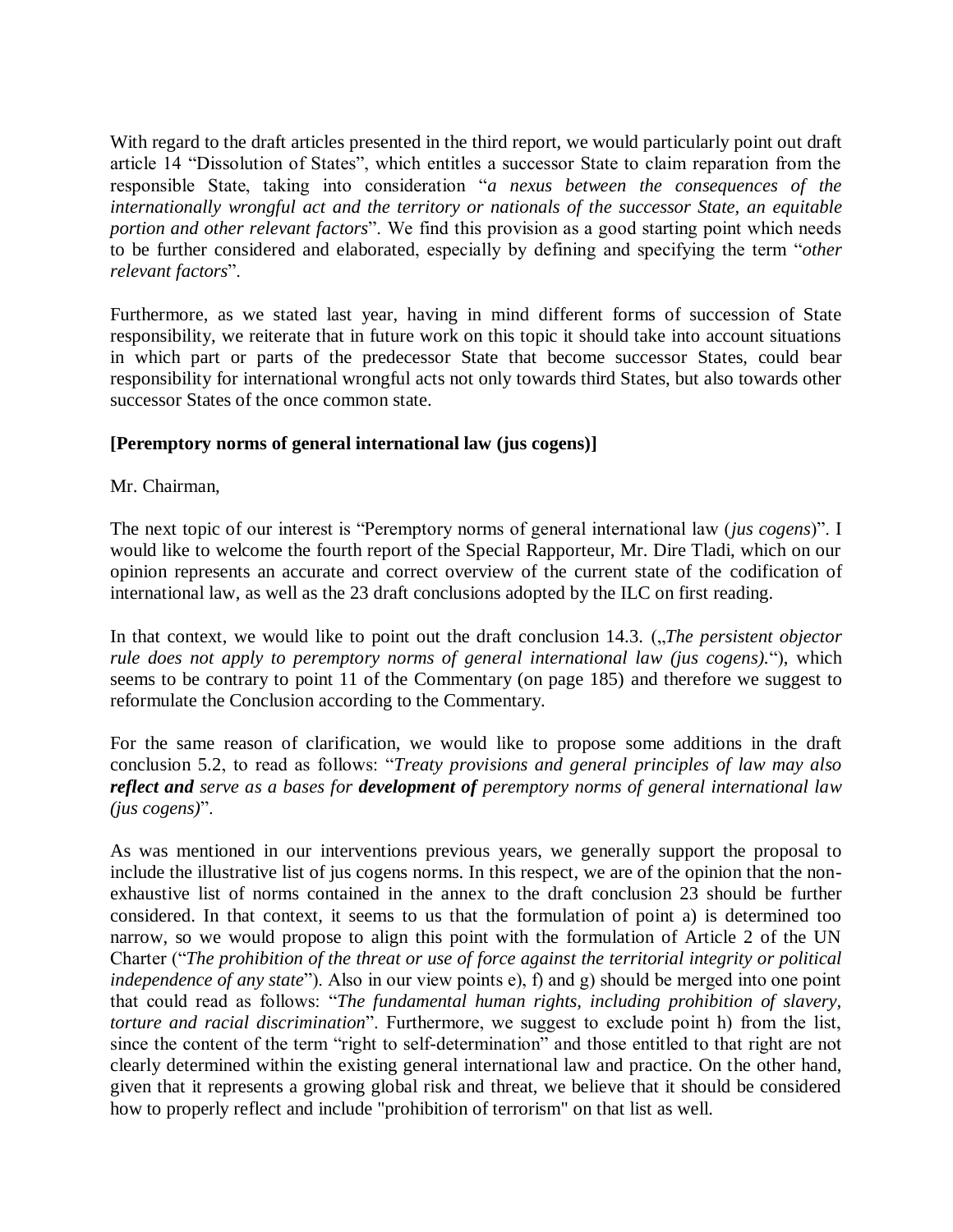# **[General principles of law]**

### Mr. Chairman,

The following topic of Croatia´s interest is "General principles of law", which ILC decided to include in its programme of work at its  $70<sup>th</sup>$  session (2018) and we have been looking forward to the first report of the Special Rapporteur Mr. Marcelo Vázquez-Bermúdez on this topic.

Croatia shares the views of the ILC that the distinction between general principles of law and customary international law is highly important and crucial for this topic. It is our impression that this distinction is not clearly enough explained in the first report, particularly concerning the identification of the general principles of law "formed within the international legal system", and that this issue should be further elaborated and adequately addressed by the Special Rapporteur in his following reports on this topic.

With regard to the proposed three draft conclusions, in our view the draft conclusion 2 defines the subject to narrow, limiting it only to "States", and we would rather support the approach that would include all actors involved in the formation of general principles of law, especially international organizations. In this respect, we also welcome the approach to use the term "community of nations" instead of the term "civilized nations".

# **[Sea-level rise]**

Mr. Chairman,

In addition to the comments and reflections that we have expressed, Croatia appreciates the interest that ILC has shown in relation to the topic "sea-level rise". With regard to the ILC´s invitation to States to provide examples of their practice that may be relevant to sea-level rise, we would like to provide the information on Article 7 and Article 18 of the Maritime Code (Official Gazette, No. 181/04, 76/07, 146/08, 61/11, 56/13, 26/15, 17/19), which read as follows:

# "*INTERNAL WATERS*

*Article 7*

*(1) The internal waters of the Republic of Croatia encompass:*

*1) harbours and bays on the seashore of the land and islands,*

*2) parts of the sea between the low-water line on the seashore on land and the straight*

*baseline for the measurement of the territorial sea width referred to in Article 18, Paragraph 2, Points 2 and 3 of this Code.*

*(2) A bay referred to in Paragraph 1, Point 1 of this Article is a clearly defined indentation into*  land whose sea surface is equal to or larger than the surface of the semicircle the length of the *diameter of which equals the length of the straight line closing the entrance to the bay.*

*(3) The sea surface of the bay is measured from the low-water mark around the shore of the bay and the straight line closing the entrance to the bay.*

*(4) The ports open to international traffic in the Republic of Croatia are designated by the Government of the Republic of Croatia by a special regulation*."